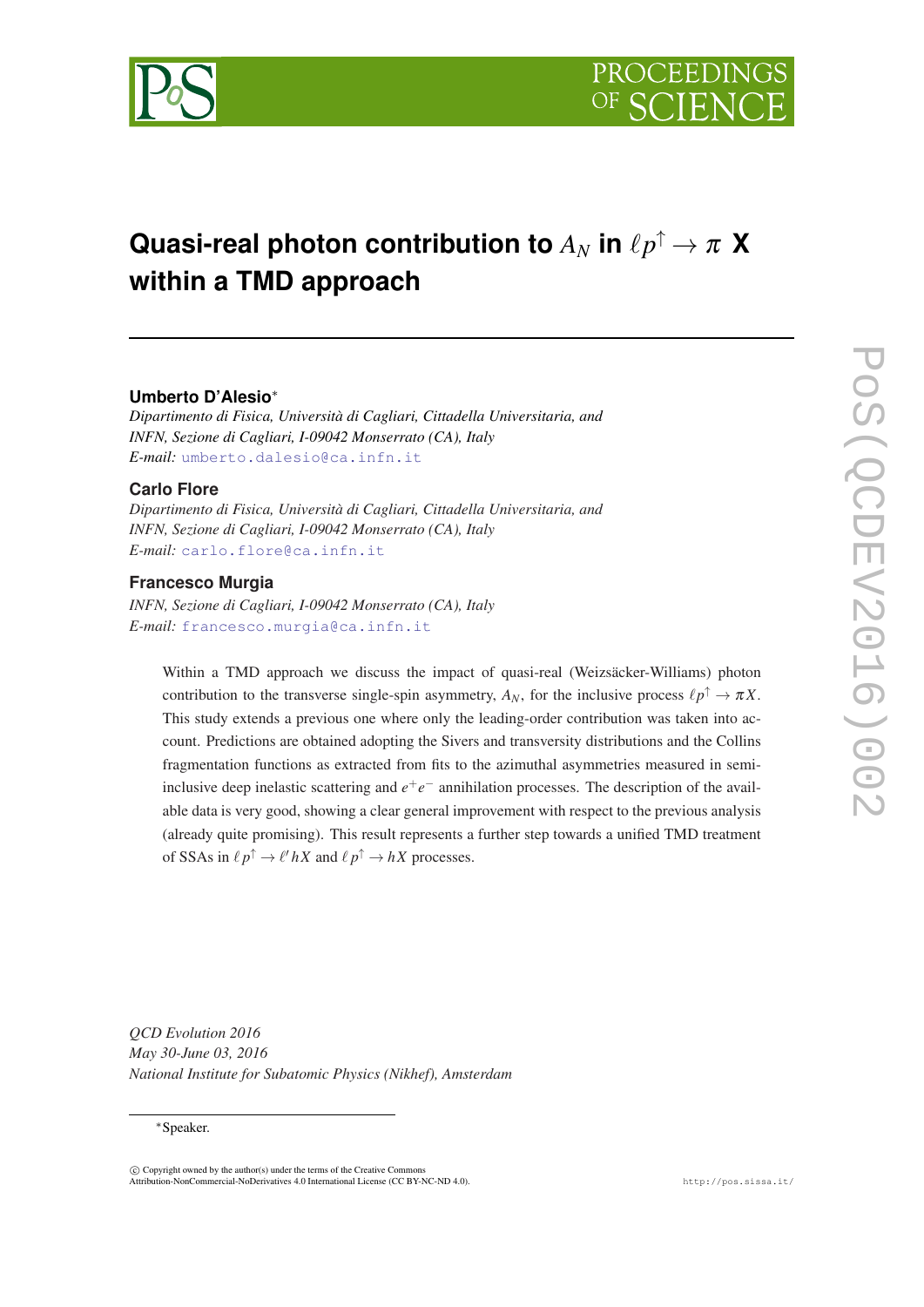#### <span id="page-1-0"></span>1. Introduction

The issue of the validity of factorization in terms of transverse momentum dependent distributions (TMDs) for inclusive processes where only one large energy scale is detected is challenging and still under debate. The description within a TMD approach (as well as in a twist-three formalism) of the large data sets for  $A_N$  measured in inclusive pion production in  $p^{\uparrow}p$  collisions is the most striking example (see for instance Ref. [[1](#page-8-0)]).

In Refs. [\[2,](#page-8-0) [3](#page-8-0)] this issue has been investigated in a somehow simpler inclusive process, still with a single large energy scale, but very close to the semi-inclusive deep inelastic scattering (SIDIS) process, for which TMD factorization has been proven [[4](#page-8-0), [5,](#page-8-0) [6\]](#page-8-0). We refer to transverse single-spin asymmetries (SSAs) for the  $\ell p^{\uparrow} \to hX$  process, with the detection, in the lepton-proton center of mass  $(c.m.)$  frame, of a single large- $P_T$  final particle, typically a pion. The same process was also considered in Refs. [[7](#page-8-0), [8\]](#page-8-0) in the framework of collinear factorization with twist-three correlation functions.

These SSAs were computed assuming the TMD factorization at leading order (LO) and using the relevant TMDs (Sivers and Collins functions) as extracted from SIDIS and  $e^+e^-$  data. In particular, in Ref. [\[3\]](#page-8-0) the theoretical estimates were compared with a selection<sup>1</sup> of the experimental results by the HERMES Collaboration [[9](#page-8-0)], showing a good agreement in sign and size.

Here we want to extend this LO study including the contribution from quasi-real (Weizsäcker-Williams) photon exchange, relevant in the kinematical configuration dominated by small  $Q^2$  (for a complete and comprehensive study see Ref. [[10\]](#page-8-0)). This will allow us to improve the description of the fully-inclusive data and consider, for the first time, the anti-tagged data set, dominated by events in which the final lepton has a very small scattering angle. Notice that this data category was not included in the previous analysis because a simple LO approach (namely via  $q\ell \rightarrow q\ell$ ) is expected to be not adequate.

#### 2. Formalism

In Refs. [[2](#page-8-0), [3](#page-8-0)], to which we refer the reader for all details, a study of SSAs in  $\ell p^{\uparrow} \to \pi X$  processes within a TMD approach was presented, restricting to a leading-order approximation. Here, still within the same approach, we want to consider the impact of quasi-real photon exchange. As pointed out in Ref. [\[11](#page-8-0)] this contribution, at least in a collinear approach and for unpolarized cross sections, represents in most cases only a small part of the next-to-leading order (NLO) calculations. On the other hand in a TMD scheme, as for the twist-three approach, NLO corrections are not available for such a process and it is then worth to see to what extent the quasi-real photon exchange could play a role in the computation of spin asymmetries. On top of that, by including transverse momentum effects the estimates of unpolarized cross sections are enhanced w.r.t. those computed in a collinear framework.

We consider the transverse single-spin asymmetry,  $A_N$ , for the process  $p^{\uparrow}\ell \to hX$  in the protonlepton  $c.m.$  frame (with the polarized proton moving along the positive  $Z_{cm}$  axis)

$$
A_N = \frac{d\sigma^{\uparrow}(\boldsymbol{P}_T) - d\sigma^{\downarrow}(\boldsymbol{P}_T)}{d\sigma^{\uparrow}(\boldsymbol{P}_T) + d\sigma^{\downarrow}(\boldsymbol{P}_T)} = \frac{d\sigma^{\uparrow}(\boldsymbol{P}_T) - d\sigma^{\uparrow}(-\boldsymbol{P}_T)}{2d\sigma^{\text{unp}}(\boldsymbol{P}_T)},
$$
(2.1)

 $1$ Only data for inclusive events in the backward target hemisphere and tagged events were considered.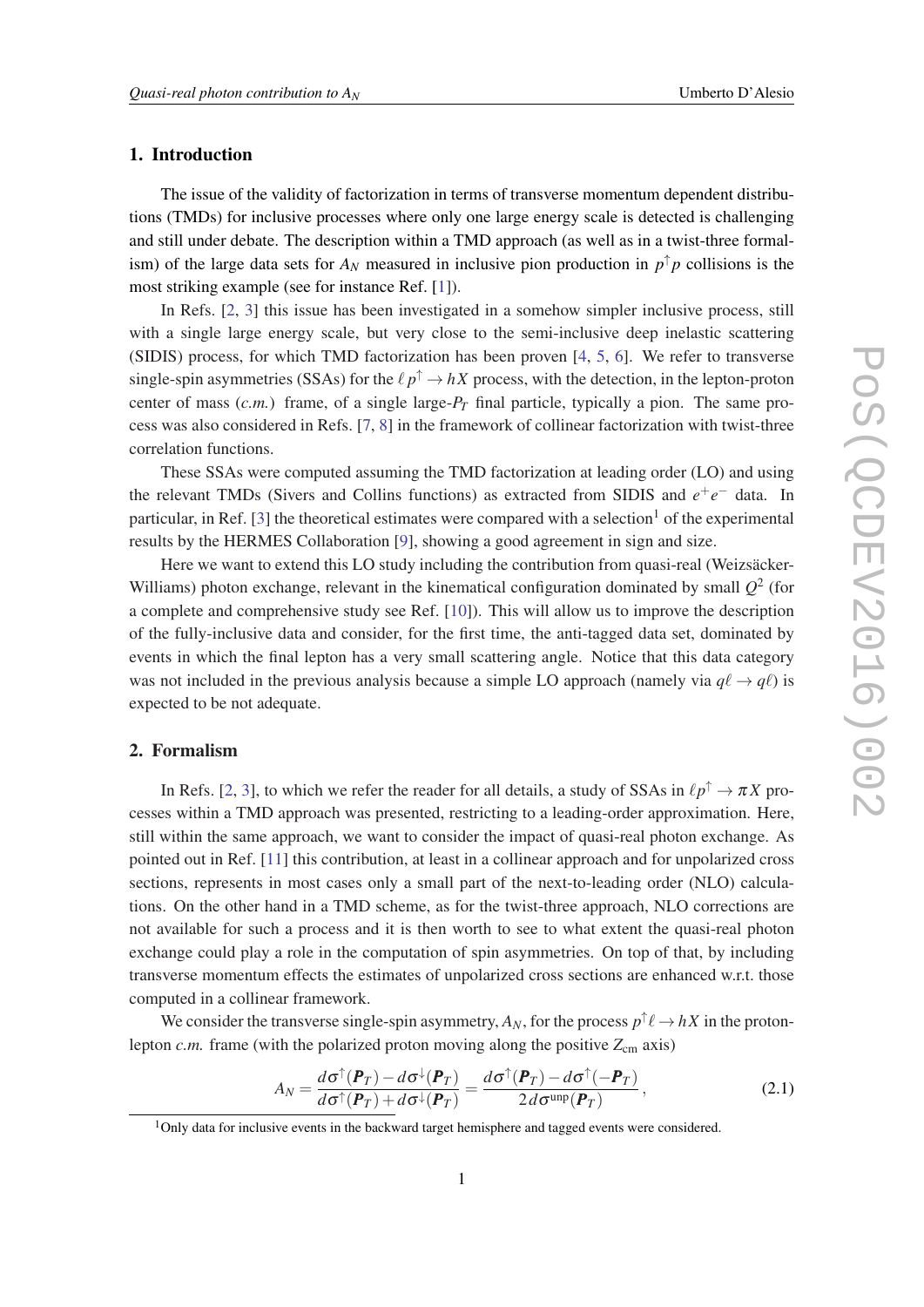<span id="page-2-0"></span>where  $P_T$  is the transverse momentum of the final hadron. Notice that for a generic transverse polarization,  $S_T$ , along an azimuthal direction  $\phi_S$  in the chosen reference frame, in which the  $\uparrow$ direction is given by  $\phi_S = \pi/2$ , one has:

$$
A(\phi_S, S_T) = \mathbf{S}_T \cdot (\hat{\boldsymbol{p}} \times \hat{\boldsymbol{P}}_T) A_N = S_T \sin \phi_S A_N ,
$$
\n(2.2)

where *p* is the proton momentum.

Assuming the validity of the TMD factorization scheme for the process  $p^{\uparrow} \ell \rightarrow hX$ , in which  $P_T = |P_T|$  is the only large scale detected, as discussed in Refs. [\[2,](#page-8-0) [3\]](#page-8-0), in a leading-order approximation the main contribution to  $A_N$  comes from the Sivers [[12,](#page-8-0) [13\]](#page-8-0) and Collins [[14\]](#page-8-0) effects and one has [\[15](#page-8-0), [16,](#page-8-0) [1](#page-8-0)]:

$$
A_N = \frac{\sum_{q} \int \frac{dx dz}{16 \pi^2 x z^2 s} d^2 \mathbf{k}_{\perp} d^3 \mathbf{p}_{\perp} \delta(\mathbf{p}_{\perp} \cdot \hat{\mathbf{p}}'_q) J(p_{\perp}) \delta(\hat{s} + \hat{t} + \hat{u}) \left[ \Sigma(\uparrow) - \Sigma(\downarrow) \right]^{q\ell \to q\ell}}{\sum_{q} \int \frac{dx dz}{16 \pi^2 x z^2 s} d^2 \mathbf{k}_{\perp} d^3 \mathbf{p}_{\perp} \delta(\mathbf{p}_{\perp} \cdot \hat{\mathbf{p}}'_q) J(p_{\perp}) \delta(\hat{s} + \hat{t} + \hat{u}) \left[ \Sigma(\uparrow) + \Sigma(\downarrow) \right]^{q\ell \to q\ell}},
$$
(2.3)

with (dropping negligible contributions from other TMDs)

$$
\begin{split} \left[\Sigma(\uparrow) - \Sigma(\downarrow)\right]^{q\ell \to q\ell} &= \frac{1}{2} \Delta^N f_{q/p^\uparrow}(x, k_\perp) \cos \phi \left[ |\hat{M}_1^0|^2 + |\hat{M}_2^0|^2 \right] D_{h/q}(z, p_\perp) \\ &+ h_{1q}(x, k_\perp) \hat{M}_1^0 \hat{M}_2^0 \Delta^N D_{h/q^\uparrow}(z, p_\perp) \cos(\phi' + \phi_q^h) \end{split} \tag{2.4}
$$

and

$$
\left[\Sigma(\uparrow) + \Sigma(\downarrow)\right]^{q\ell \to q\ell} = f_{q/p}(x, k_{\perp}) \left[ |\hat{M}_1^0|^2 + |\hat{M}_2^0|^2 \right] D_{h/q}(z, p_{\perp}). \tag{2.5}
$$

All functions and all kinematical and dynamical variables appearing in the above equations are exactly defined in Ref. [\[2\]](#page-8-0) and its Appendices and in Ref. [\[16](#page-8-0)].

In order to include also possible contributions from quasi-real photon exchange we rely on the well-known Weizsäcker-Williams (WW) approximation. Without entering into many details we only recall that in such an approximation the incoming lepton is considered as a source of real photons (with their proper distribution), which then enter the hard scattering process. In other words, we adopt the following factorization formula for the WW contribution to the process  $\ell p \rightarrow$ *hX*:

$$
\sigma^{WW}(\ell p \to hX) = \int dy f_{\gamma/\ell}(y) \,\sigma(\gamma p \to hX) \,, \tag{2.6}
$$

where  $f_{\gamma/\ell}(y)$  is the number density of photons inside the lepton, carrying a lepton-momentum fraction *y* ( $p_\gamma = yp_\ell$ ) and  $\sigma(\gamma p \to hX)$  is the cross section for the process  $\gamma p \to hX$  initiated by a real photon. In particular, following Ref. [\[11](#page-8-0)], we adopt the expression

$$
f_{\gamma/\ell}(y) = \frac{\alpha}{2\pi} \frac{1 + (1 - y)^2}{y} \left[ \ln\left(\frac{\mu^2}{y^2 m_\ell^2}\right) - 1 \right] + \mathcal{O}(\alpha^2),\tag{2.7}
$$

where  $\alpha$  is the electromagnetic coupling constant,  $\mu$  the factorization scale (set in the following equal to  $P_T$ ) and  $m_\ell$  the lepton mass. Once again for a generic polarized process adopting the helicity formalism one can calculate all possible contributions in terms of TMDs (see Ref. [\[10](#page-8-0)] for all details). Here we simply remark that even for the real-photon initiated process only the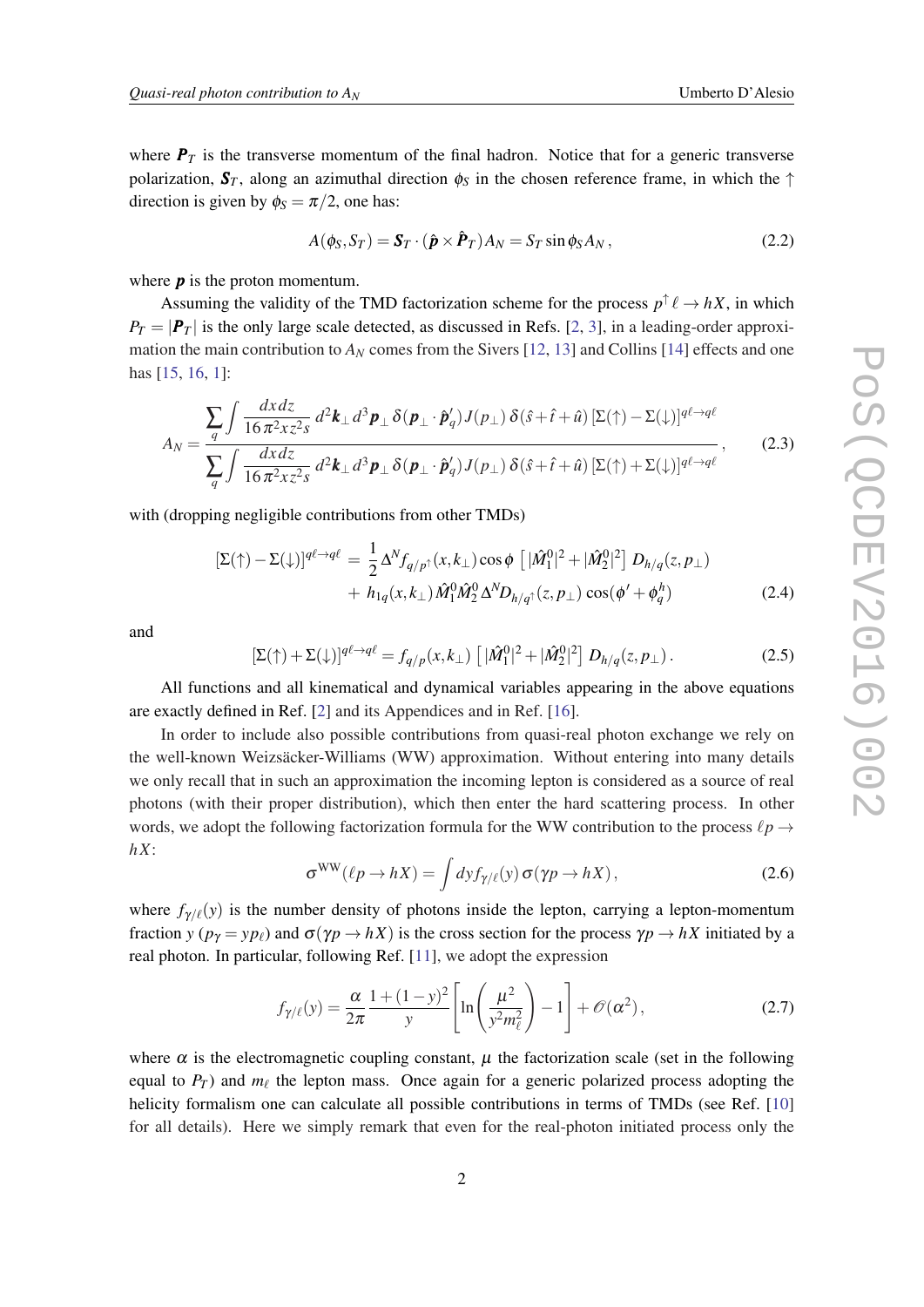<span id="page-3-0"></span>Sivers and the Collins effects could give potentially sizeable contributions to the numerator of  $A_N$ , while once again only the unpolarized TMDs play a role in the denominator. At variance with the leading-order analysis, where there is only one partonic channel, namely  $q\ell \rightarrow q\ell$ , here we have to consider the following channels:  $q\gamma \rightarrow qg$  and  $g\gamma \rightarrow q\bar{q}$ . This means that when we refer to the Sivers effect also the contribution from the gluon Sivers function has to be taken into account.

We can then rewrite the asymmetry under consideration in the following way:

$$
A_N = \frac{d\Delta\sigma^{\text{LO}} + d\Delta\sigma^{\text{WW}}}{2[d\sigma^{\text{LO}} + d\sigma^{\text{WW}}]},
$$
\n(2.8)

where  $d\Delta σ$ <sup>LO</sup> and [2 $dσ$ <sup>LO</sup>] are nothing else than the numerator and the denominator in Eq. ([2.3\)](#page-2-0), while for the WW pieces one has to make the following replacement:

$$
\begin{aligned} [\Sigma(\uparrow) \pm \Sigma(\downarrow)]^{q\ell \to q\ell} &\to [\Sigma(\uparrow) \pm \Sigma(\downarrow)]^{q\gamma \to qg} + [\Sigma(\uparrow) \pm \Sigma(\downarrow)]^{q\gamma \to gq} \\ &+ [\Sigma(\uparrow) \pm \Sigma(\downarrow)]^{g\gamma \to q\bar{q}} + [\Sigma(\uparrow) \pm \Sigma(\downarrow)]^{g\gamma \to \bar{q}q} \end{aligned} \tag{2.9}
$$

and perform a further convolution over *y* via  $\int dy/y$ . More explicitly, we have

$$
\left[\Sigma(\uparrow) - \Sigma(\downarrow)\right]^{q\gamma \to qg} = f_{\gamma/\ell}(y) \left\{ \frac{1}{2} \Delta^N f_{q/p^\uparrow}(x, k_\perp) \cos \phi \left[ |\hat{M}_1^0|^2 + |\hat{M}_2^0|^2 \right]^{q\gamma} D_{h/q}(z, p_\perp) \right. \\ \left. + h_{1q}(x, k_\perp) \left[ \hat{M}_1^0 \hat{M}_2^0 \right]^{q\gamma} \Delta^N D_{h/q^\uparrow}(z, p_\perp) \cos(\phi' + \phi_q^h) \right\} \tag{2.10}
$$

$$
\left[\Sigma(\uparrow) + \Sigma(\downarrow)\right]^{q\gamma \to qg} = f_{\gamma/\ell}(y) f_{q/p}(x, k_{\perp}) \left[ |\hat{M}_1^0|^2 + |\hat{M}_2^0|^2 \right]^{q\gamma} D_{h/q}(z, p_{\perp}) \tag{2.11}
$$

$$
[\Sigma(\uparrow) - \Sigma(\downarrow)]^{q\gamma \to gq} = \frac{1}{2} f_{\gamma/\ell}(y) \Delta^N f_{q/p^\uparrow}(x, k_\perp) \cos \phi \left[ |\hat{M}_1^0|^2 + |\hat{M}_3^0|^2 \right]^{q\gamma} D_{h/g}(z, p_\perp) \quad (2.12)
$$

$$
\left[\Sigma(\uparrow) + \Sigma(\downarrow)\right]^{q\gamma \to g q} = f_{\gamma/\ell}(y) f_{q/p}(x, k_{\perp}) \left[ |\hat{M}_1^0|^2 + |\hat{M}_3^0|^2 \right]^{q\gamma} D_{h/g}(z, p_{\perp}) \tag{2.13}
$$

$$
[\Sigma(\uparrow) - \Sigma(\downarrow)]^{g\gamma \to q\bar{q}} = \frac{1}{2} f_{\gamma/\ell}(y) \Delta^N f_{g/p\uparrow}(x, k_{\perp}) \cos \phi \left[ |\hat{M}_2^0|^2 + |\hat{M}_3^0|^2 \right]^{g\gamma} D_{h/q}(z, p_{\perp}) \quad (2.14)
$$

$$
\left[\Sigma(\uparrow) + \Sigma(\downarrow)\right]^{g\gamma \to q\bar{q}} = f_{\gamma/\ell}(y) f_{g/p}(x, k_{\perp}) \left[ |\hat{M}_2^0|^2 + |\hat{M}_3^0|^2 \right]^{g\gamma} D_{h/q}(z, p_{\perp}), \tag{2.15}
$$

where, besides a common overall factor equal to  $16\pi^2\alpha\alpha_s$ ,

$$
\left[|\hat{M}_1^0|^2+|\hat{M}_2^0|^2\right]^{q\gamma} = \frac{16}{3}e_q^2\frac{\hat{s}^2+\hat{u}^2}{-\hat{s}\hat{u}}, \ \left[\hat{M}_1^0\hat{M}_2^0\right]^{q\gamma} = \frac{16}{3}e_q^2, \ \left[|\hat{M}_1^0|^2+|\hat{M}_3^0|^2\right]^{q\gamma} = \frac{16}{3}e_q^2\frac{\hat{s}^2+\hat{t}^2}{-\hat{s}\hat{t}} \tag{2.16}
$$

$$
\left[|\hat{M}_2^0|^2 + |\hat{M}_3^0|^2\right]^{8\gamma} = 2e_q^2 \frac{\hat{u}^2 + \hat{t}^2}{\hat{u}\hat{t}}.
$$
\n(2.17)

Notice that the Mandelstam invariants for the photon-parton subprocess have to be defined using  $p_{\gamma} = yp_{\ell}$  and that for the process  $g\gamma \rightarrow \bar{q}q$  one has the same expressions as in Eqs. (2.14) and (2.15) with  $D_{h/q}$  replaced by  $D_{h/\bar{q}}$ .

Some comments are in order: the WW contributions are of order  $\alpha \alpha_s$ ; the structures are very similar to those appearing in the LO case; the Collins effect enters only in the channel  $q\gamma \rightarrow qg$ ; the gluon Sivers effect appears in the channels  $g\gamma \rightarrow q\bar{q}$  and  $g\gamma \rightarrow \bar{q}q$ .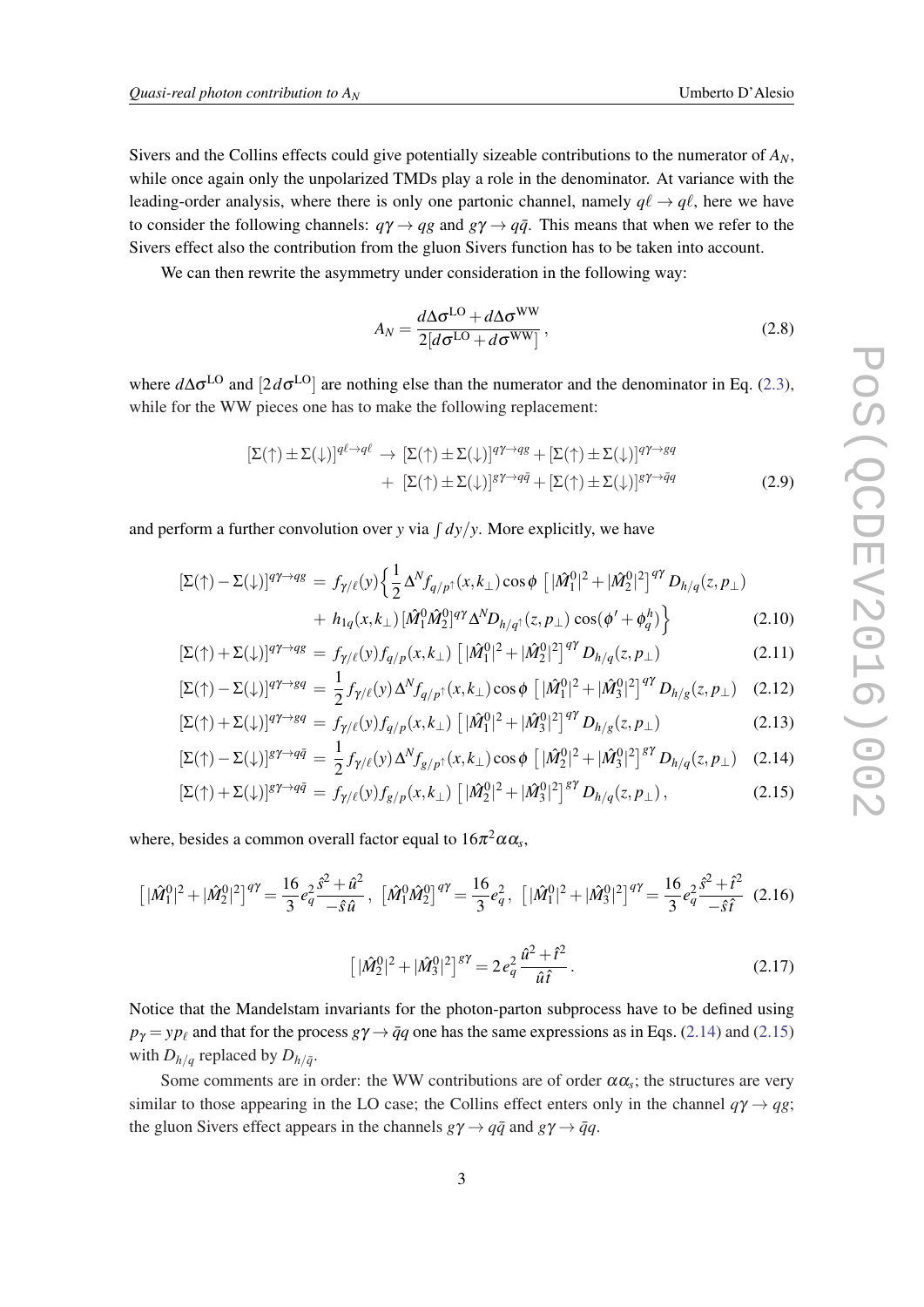#### 3. Results

In this Section we show a selection of our results both for the unpolarized cross sections and the SSAs, with special attention to HERMES kinematics. For a more comprehensive study, including also predictions for ongoing and future experiments we refer the reader to Ref. [[10\]](#page-8-0).

In our computation of the SSAs, based on the TMD factorization, we consider two different sets of Sivers and Collins functions (the latter coupled to the transversity distribution), as previously obtained in a series of papers from fits of SIDIS and  $e^+e^-$  data [[17,](#page-9-0) [18,](#page-9-0) [19](#page-9-0), [20\]](#page-9-0).

These sets, besides some different initial assumptions, differ in the choice of the collinear fragmentation functions (FFs). More precisely, for the fits [[17\]](#page-9-0) and [[18\]](#page-9-0) (SIDIS 1 set) we adopt the Kretzer set for the collinear FFs [[21](#page-9-0)]. For the fits [[19\]](#page-9-0) and [[20\]](#page-9-0) (SIDIS 2 set) we adopt another set of FFs, namely the one by de Florian, Sassot and Stratmann (DSS) [[22\]](#page-9-0). The SIDIS 1 and SIDIS 2 sets are well representative of the extractions and their uncertainties. Concerning the gluon Sivers function we adopt the recent extraction of Ref. [\[23](#page-9-0)] (notice that we have a corresponding gluon Sivers function associated to each SIDIS set).

Let us start with the unpolarized cross sections for HERMES set-up, where the incoming lepton moves along the  $+Z_{cm}$  axis in the lepton-proton center of mass frame. This means that, defining as usual  $x_F = 2P_L/\sqrt{s}$  (with  $P_L$  the longitudinal momentum of the final hadron), positive(negative) values of  $x_F$  correspond to the backward(forward) proton hemisphere.

In Figs. [1](#page-5-0) and [2](#page-5-0) we present our estimates for the unpolarized cross sections for  $\pi^+$  production at  $\sqrt{s} \approx 7.25$  GeV, respectively at fixed  $x_F = 0.2$  as a function of  $P_T$ , and at fixed  $P_T = 1.4$  GeV as a function of  $x_F$ . The blue dash-dotted lines represent the LO contribution, while the solid red lines include also the WW term. As one can see the quasi-real photon contribution is more important at lower  $P_T$  values at fixed  $x_F$  and is around 60-70% of the total at fixed  $P_T$ . In particular, see Fig. [2](#page-5-0), it is asymmetric in  $x_F$ , being more important for positive  $x_F$  values. This is apparently counterintuitive, since for  $x_F > 0$  the lepton is scattered mainly in the backward region where one would expect a lesser role from quasi-real photon exchange. On the other hand for large positive *xF*, that for the HERMES set-up means that the pion is produced in the *backward* proton hemisphere,  $|\hat{u}| \ll |\hat{t}|$  and while the LO piece goes like  $1/Q^2 \equiv 1/\hat{t}^2$ , the partonic cross section for the subprocess  $q\gamma \rightarrow qg$  (see Eq. [\(2.16](#page-3-0)), first relation) goes like  $1/\hat{s}\hat{u}$ . Notice that the difference in size between the two computations, based on different FF sets, is due to the more important role of the gluon FF in the DSS set.

Let us now move to the predictions for the SSAs. In order to compare our estimates with HERMES data some further comments on the kinematical configurations and the notations adopted in their analysis are necessary. As already pointed out above in HERMES set-up [[9](#page-8-0)] the lepton is assumed to move along the positive  $Z_{cm}$  axis, so that the processes to be considered here are  $\ell p^{\uparrow} \to hX$ , rather than  $p^{\uparrow} \ell \to hX$ . In this reference frame the  $\uparrow (\downarrow)$  direction is still along the  $+Y_{\rm cm}$  $(-Y_{cm})$  axis as in Ref. [[2](#page-8-0)] and, as we keep the usual definition of  $x_F = 2P_L/\sqrt{2}$ *s*, only its sign is reversed.

The azimuthal dependent cross section measured by HERMES is defined as [[9](#page-8-0)]:

$$
d\sigma = d\sigma_{UU}[1 + S_T A_{UT}^{\sin\psi} \sin\psi],
$$
\n(3.1)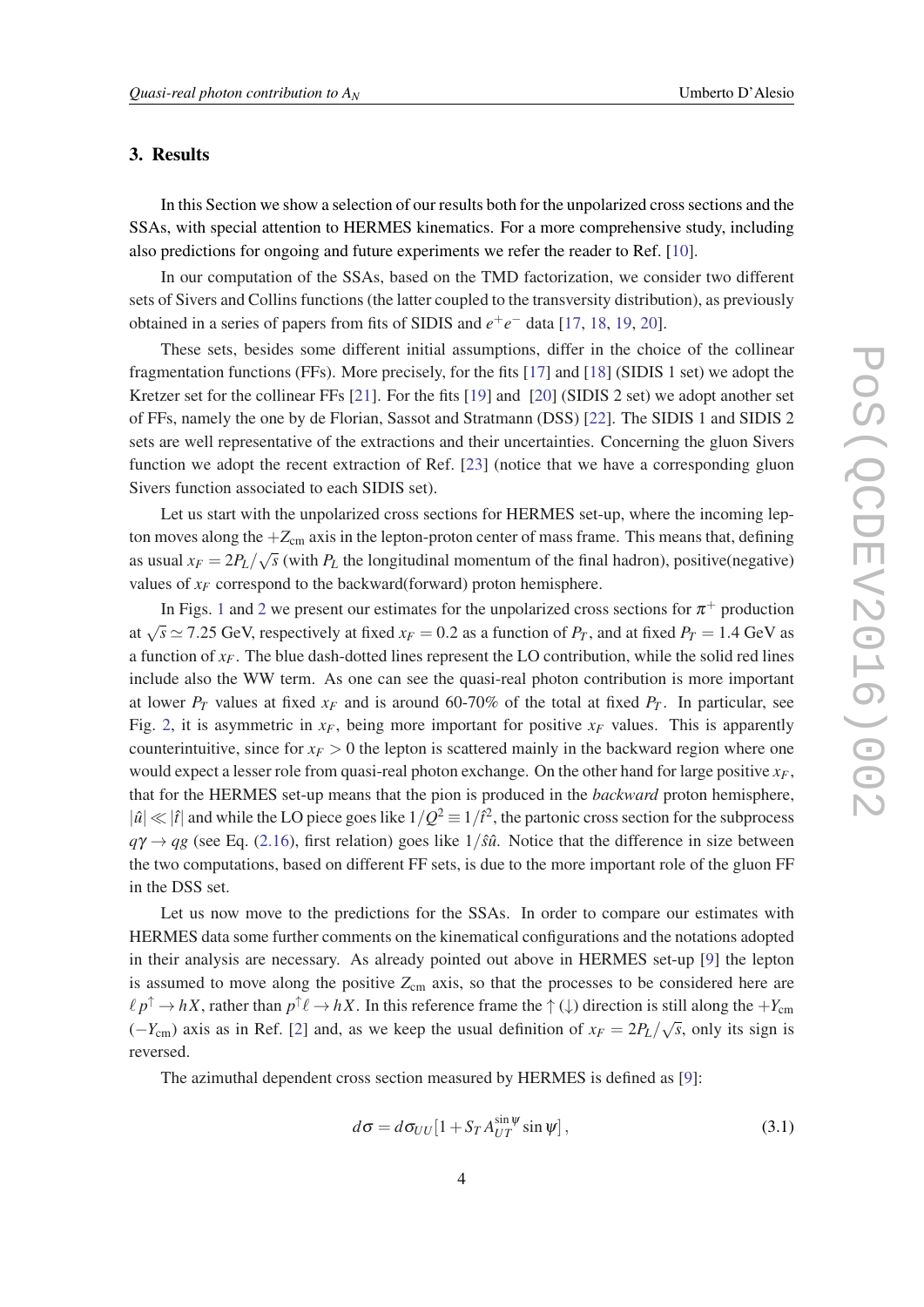<span id="page-5-0"></span>

Figure 1: Unpolarized cross section at  $x_F = 0.2$  as a function of  $P_T$  for  $\ell p \to \pi^+ X$ , at HERMES,  $\sqrt{s} = 7.25$ GeV, adopting two sets for the fragmentation functions: Kretzer set (left) and DSS set (right).



Figure 2: Unpolarized cross section at  $P_T = 1.4 \text{ GeV}$  as a function of  $x_F$  for  $\ell p \to \pi^+ X$ , at HERMES,  $\sqrt{s}$  = 7.25 GeV, adopting two sets for the fragmentation functions: Kretzer set (left) and DSS set (right).

where

$$
\sin \psi = \hat{\mathbf{S}}_T \cdot (\hat{\boldsymbol{P}}_T \times \hat{\boldsymbol{k}})
$$
\n(3.2)

coincides with our sin $\phi_s$  of Eq. ([2.2\)](#page-2-0), as **p** and **k** (respectively, the proton and the lepton 3momenta) are opposite vectors in the lepton-proton *c.m.* frame. We then have

$$
A_{UT}^{\sin\psi}(x_F, P_T) = A_N^{p^\dagger \ell \to hX}(-x_F, P_T), \qquad (3.3)
$$

where  $A_N^{p^{\uparrow}\ell \to hX}$  $N$ <sup>T</sup><sup> $\ell \rightarrow hX$ </sup> is the SSA as given in Eqs. ([2.1](#page-1-0)) and ([2.8](#page-3-0)), and  $A_{UT}^{\sin \psi}$  is the quantity measured by HERMES [[9](#page-8-0)].

In the following we will consider both the fully-inclusive data as well as the sub-sample of anti-tagged data (with no detection of the final lepton) for  $\ell p \to \pi X$  processes at large  $P_T$ . In both cases there is only one large scale (needed for a perturbative calculation), the *P<sup>T</sup>* of the final pion. For this reason we only look at those data at  $P_T \geq 1$  GeV.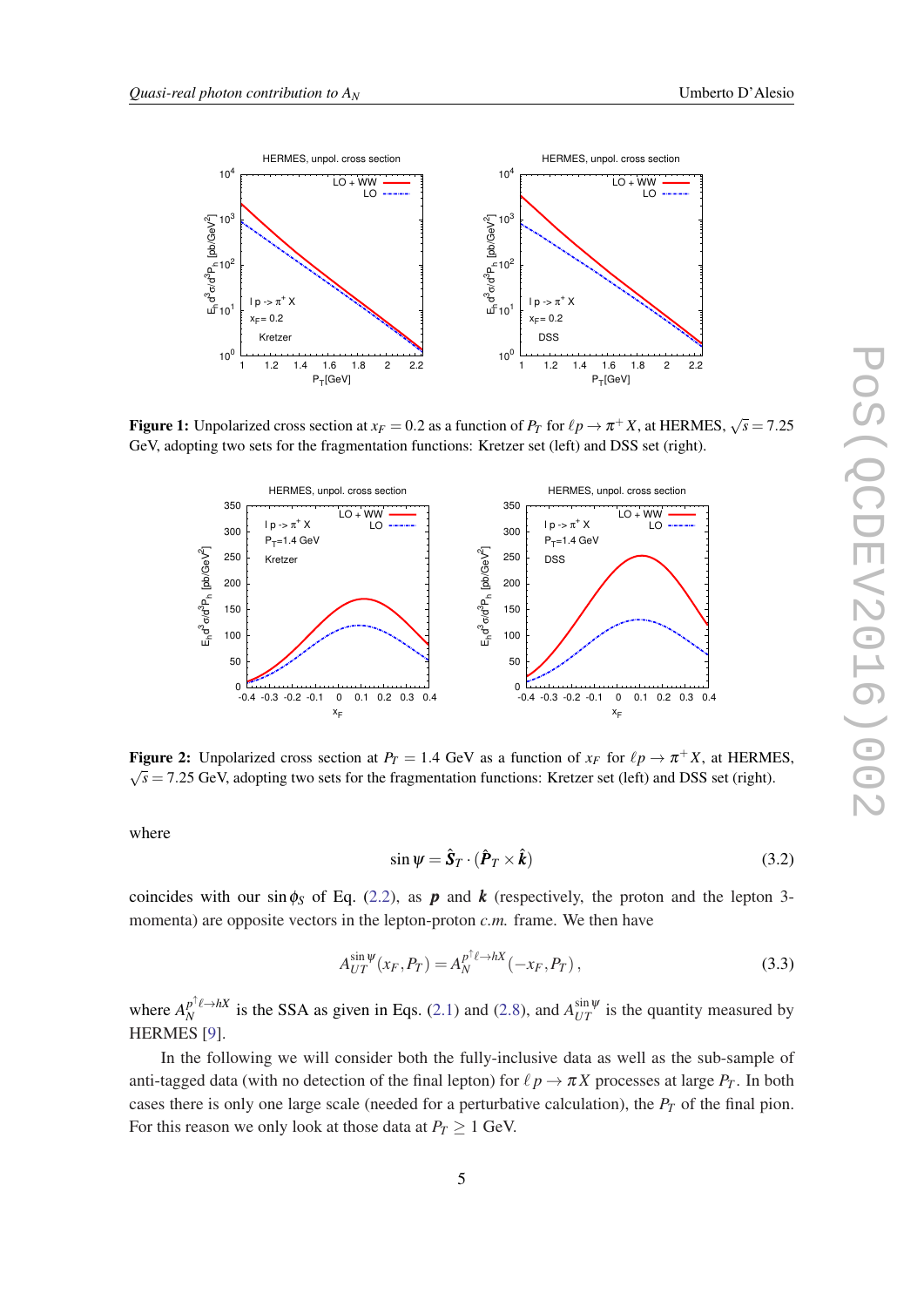Notice that, at variance with SIDIS azimuthal asymmetries, one is not able to separate the single contributions to *A<sup>N</sup>* of the Sivers and Collins effects, that in principle could contribute together.

Our predictions for  $A_{UT}^{\sin \psi}$  compared with HERMES data are shown in Figs. 3 (inclusive data set, vs.  $x_F$  at  $P_T = 1.1$  GeV) and [4](#page-7-0) (anti-tagged data set, vs.  $P_T$  at  $x_F = 0.2$ ). More precisely, we show the quark Sivers and Collins contributions, adopting the SIDIS 1 (left panels) and SIDIS 2 (right panels) sets, at LO (blue dot-dashed lines) and at  $LO + WW$  (red solid lines), as well as the total result adding the contribution from the gluon Sivers function (green dotted lines). The overall statistical uncertainty band, also shown, is the envelope of the independent statistical uncertainty bands on the Sivers and Collins functions for quarks, obtained following the procedure described in Appendix A of Ref. [[19](#page-9-0)].



**Figure 3:** The theoretical estimates for  $A_{UT}^{\sin \psi}$  vs.  $x_F$  at  $\sqrt{s} \simeq 7.25$  GeV and  $P_T = 1.1$  GeV for inclusive  $\pi^+$  (upper panels) and  $\pi^-$  (lower panels) production in  $\ell p^{\uparrow} \to \pi X$  processes, compared with the HERMES data [[9\]](#page-8-0). See text and legend for details.

Some comments are in order. Let us start with the fully-inclusive case, Fig. 3: the inclusion of the WW contribution improves significantly the agreement with the data (remember that in this kinematical region it is the dominant part in the unpolarized cross sections); the Collins effect is always tiny or negligible (both in the LO and WW contributions); the differences between the predictions adopting the SIDIS 1 and the SIDIS 2 sets are due to the different behaviour of the corresponding Sivers functions; the contribution coming from the gluon Sivers function is almost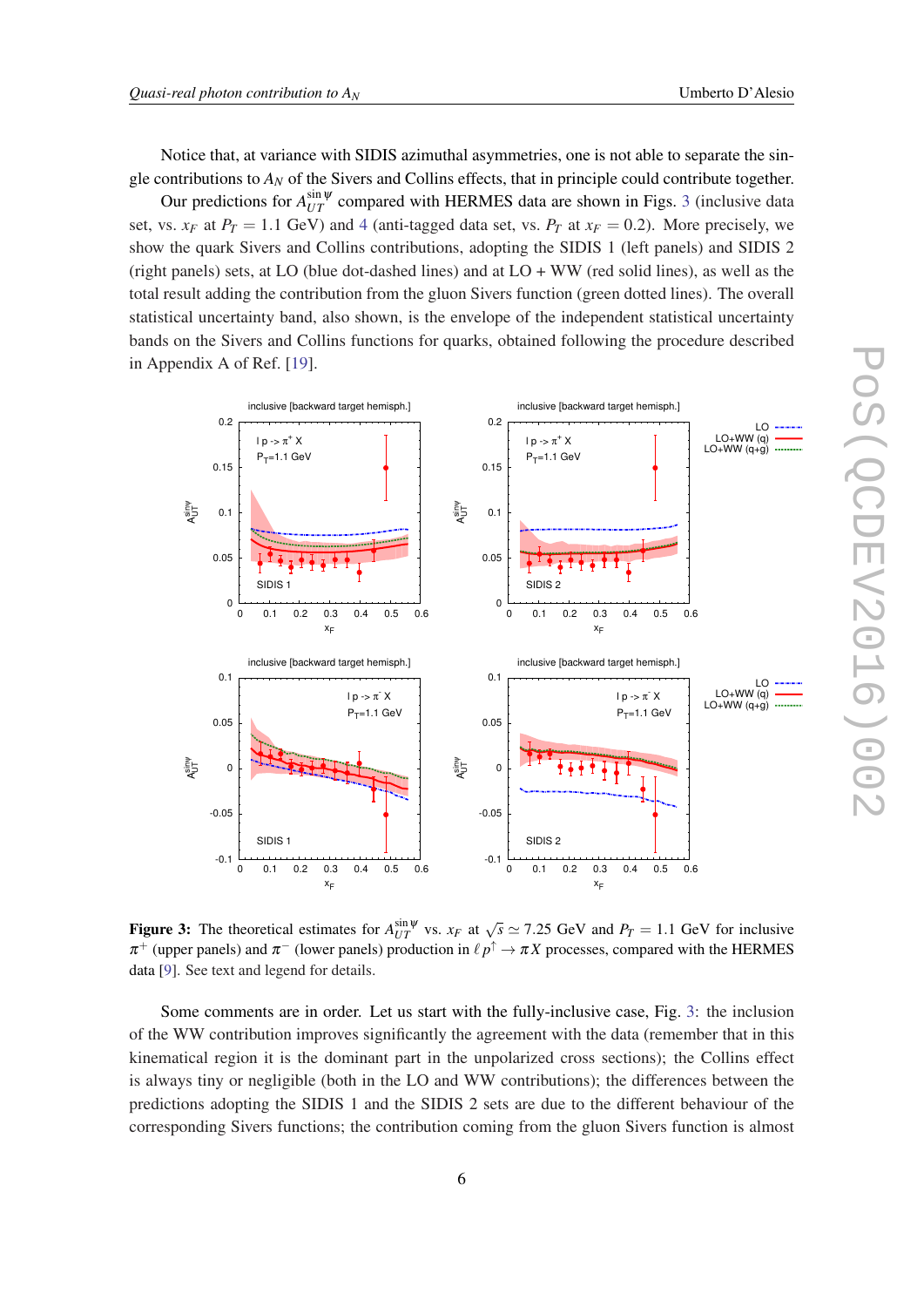<span id="page-7-0"></span>

Figure 4: The theoretical estimates for  $A_{UT}^{\sin \psi}$  vs.  $P_T$  at  $\sqrt{s} \simeq 7.25$  GeV and  $x_F = 0.2$  for inclusive  $\pi^+$  (upper panels) and  $\pi^-$  (lower panels) production in  $\ell \, p^\uparrow \to \pi X$  processes, compared with the HERMES anti-tagged data [[9\]](#page-8-0). See text and legend for details.

negligible for the SIDIS 2 set, while for the SIDIS 1 set is relatively more important, reducing the agreement with the data<sup>2</sup>. Concerning the anti-tagged data set, Fig. 4, we could observe that: once again the WW contribution leads to a very good description of the data (even if some sizeable discrepancy for the  $\pi^+$  data remains). The gluon Sivers effect is negligible, except for the SIDIS 1 set in  $\pi^-$  production. However, one has to keep in mind that this kinematical region probes the still poorly constrained large-*x* behaviour of the Sivers functions (the dominant contribution). This is the reason of the wider error bands. Quite interestingly a very recent extraction of the Sivers functions from SIDIS data seems to reduce significantly the discrepancies between the theoretical predictions and the anti-tagged data set, see Ref. [[10\]](#page-8-0).

#### 4. Conclusions

The issue of TMD factorization and universality is crucial for our understanding of SSAs in QCD. Here we have further pursued the idea, already discussed in a previous study, for assessing the validity of a TMD scheme in inclusive processes in which a single large-*P<sup>T</sup>* particle is produced.

<sup>2</sup>Notice that there is still a large uncertainty in the gluon Sivers function extraction in the large-*x* region.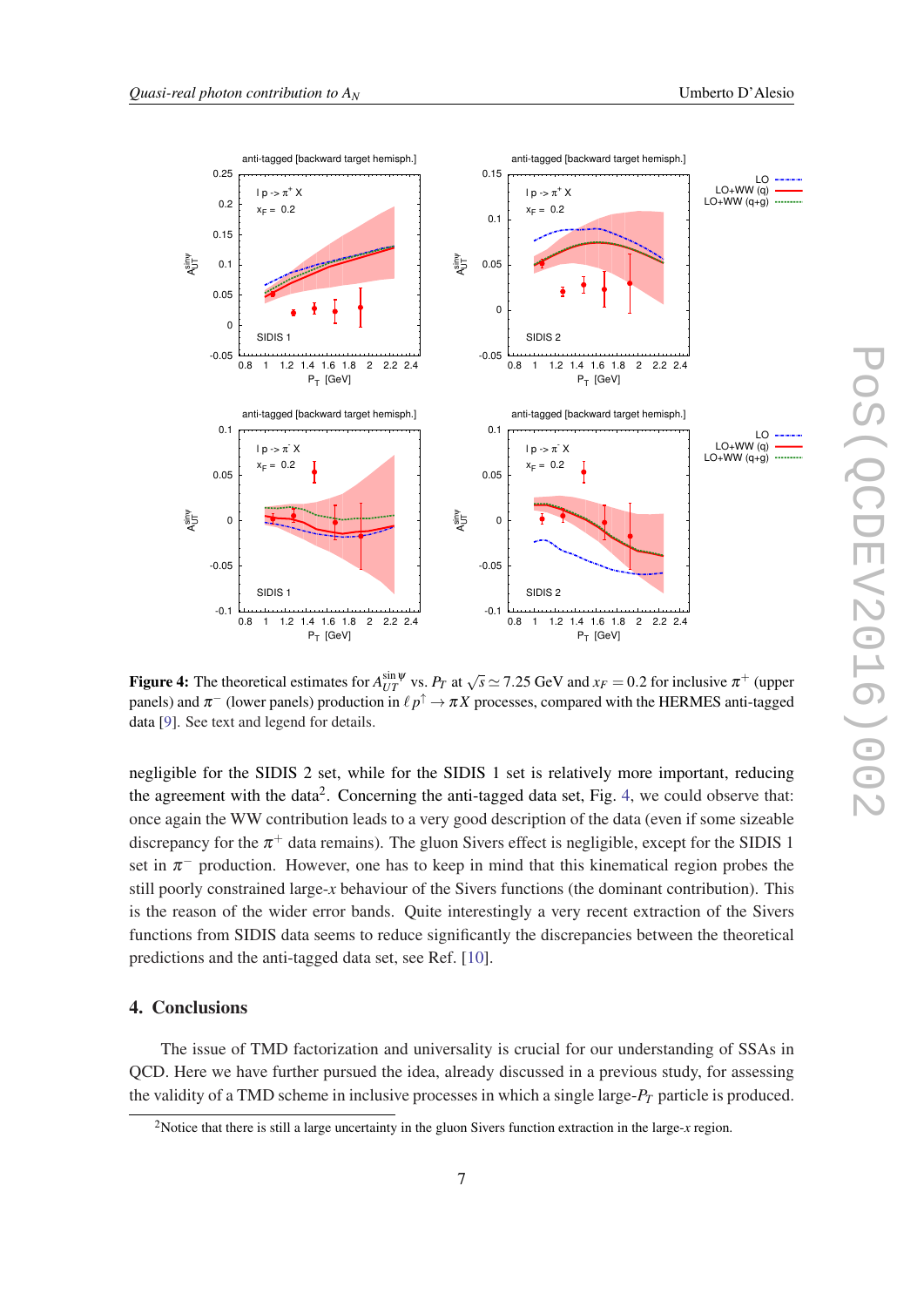<span id="page-8-0"></span>We have computed the single spin asymmetry  $A_N$ , for the  $\ell p^{\uparrow} \to hX$  process, as generated by the Sivers and the Collins functions, which have been extracted from SIDIS and *e* +*e* <sup>−</sup> data [[17,](#page-9-0) [18](#page-9-0), [19](#page-9-0), [20](#page-9-0)]. Doing so, we adopt a unified TMD factorized approach, valid for  $\ell p \rightarrow \ell hX$  and  $\ell p \rightarrow hX$ processes, in which, consistently, we obtain information on the TMDs and make predictions for *AN*.

In the present analysis we have extended this strategy, including the contribution of quasi-real photon exchange, expected to be important when the final lepton is scattered at small angles. We have indeed obtained that for HERMES kinematics the WW contribution to the unpolarized cross section is huge, reaching more than 70%, and therefore dominating over the LO term. Moreover, and more importantly, we have shown how the data description of the SSAs observed at HERMES, concerning their size, sign and behaviour, (already quite satisfying at LO) is definitely improved when one includes the WW piece. This seems corroborating the overall approach.

U.D. thanks the organizers for their kind invitation to such a nice and fruitful workshop.

#### References

- [1] U. D'Alesio and F. Murgia, Prog. Part. Nucl. Phys. 61 (2008) 394 [arXiv:0712.4328].
- [2] M. Anselmino, M. Boglione, U. D'Alesio, S. Melis, F. Murgia and A. Prokudin, Phys. Rev. D 81 (2010) 034007 [arXiv:0911.1744].
- [3] M. Anselmino, M. Boglione, U. D'Alesio, S. Melis, F. Murgia and A. Prokudin, Phys. Rev. D 89 (2014), 114026 [arXiv:1404.6465].
- [4] J. Collins, *Foundations of Perturbative QCD*, Cambridge Monographs on Particle Physics, Nuclear Physics and Cosmology, Vol. 32 (Cambridge University Press, Cambridge, 2011).
- [5] M. G. Echevarria, A. Idilbi and I. Scimemi, JHEP 1207 (2012) 002 [arXiv:1111.4996].
- [6] M. G. Echevarria, A. Idilbi and I. Scimemi, Phys. Rev. D 90 (2014), 014003 [arXiv:1402.0869].
- [7] Y. Koike, Nucl. Phys. A 721 (2003) 364 [hep-ph/0211400].
- [8] L. Gamberg, Z. B. Kang, A. Metz, D. Pitonyak and A. Prokudin, Phys. Rev. D 90 (2014), 074012 [arXiv:1407.5078].
- [9] A. Airapetian *et al.* [HERMES Collaboration], Phys. Lett. B 728 (2014) 183 [arXiv:1310.5070].
- [10] Umberto D'Alesio, Carlo Flore, and Francesco Murgia, [arXiv:1701.01148].
- [11] P. Hinderer, M. Schlegel and W. Vogelsang, Phys. Rev. D 92 (2015), 014001; Erratum: [Phys. Rev. D 93 (2016), 119903] [arXiv:1505.06415].
- [12] D. W. Sivers, Phys. Rev. D 41 (1990) 83.
- [13] D. W. Sivers, Phys. Rev. D **43** (1991) 261.
- [14] J. C. Collins, Nucl. Phys. B 396 (1993) 161 [hep-ph/9208213].
- [15] U. D'Alesio and F. Murgia, Phys. Rev. D 70 (2004) 074009 [hep-ph/0408092].
- [16] M. Anselmino, M. Boglione, U. D'Alesio, E. Leader, S. Melis and F. Murgia, Phys. Rev. D 73 (2006) 014020 [hep-ph/0509035].